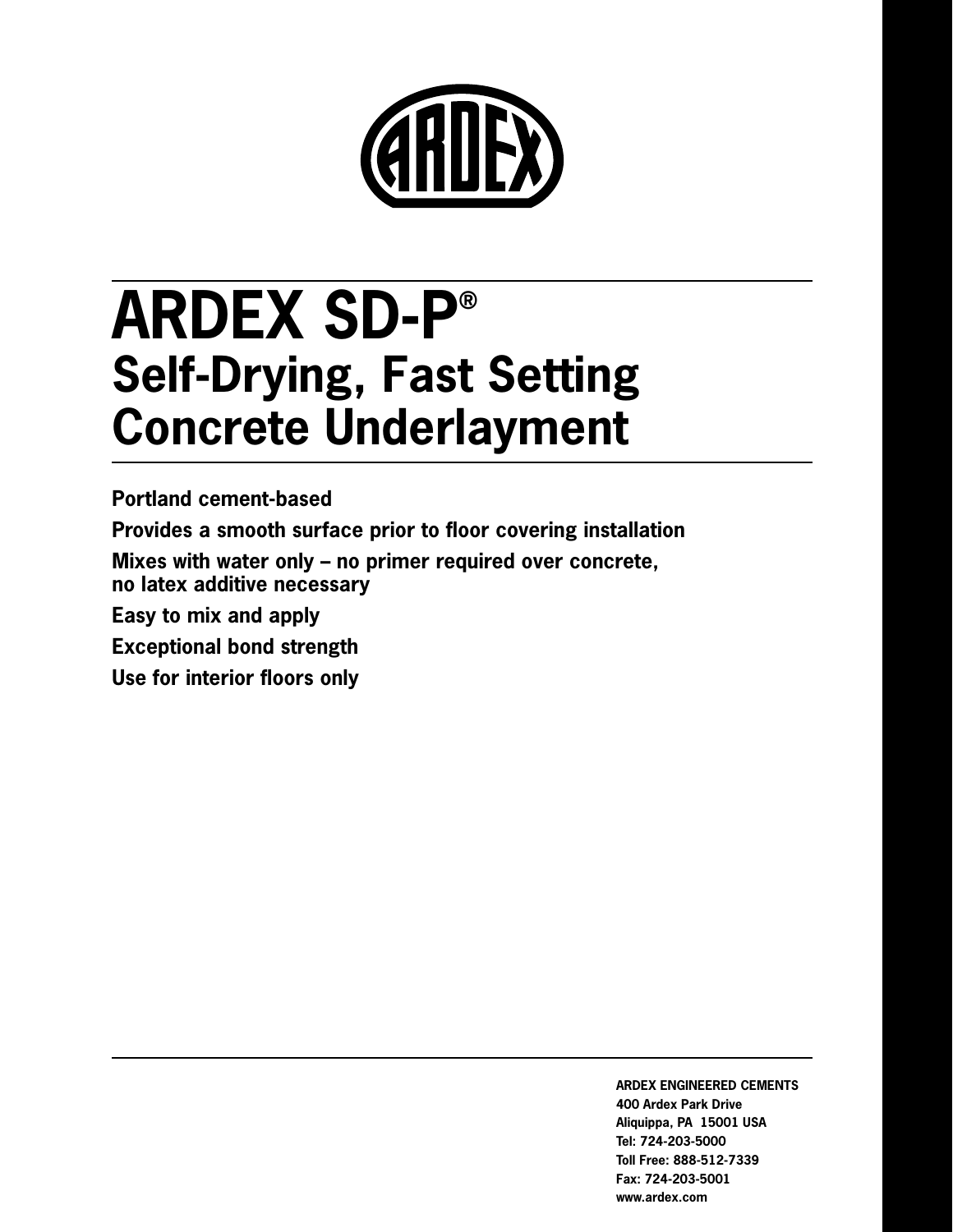## **ARDEX SD-P® Self-Drying, Fast Setting Concrete Underlayment**

## **Description and Usage**

ARDEX SD-P® is a Portland cement-based, self-drying, fast setting, trowelable patch for smoothing and repairing concrete floors, ramps, and stairways, as well as non-porous substrates such as terrazzo, ceramic and quarry tile, prior to the installation of floor covering. When installed over standard absorbent concrete, no priming is required. Over non-porous substrates, the use of ARDEX P 82™ ULTRA PRIME ensures a permanent repair.

ARDEX SD-P sets quickly so that a smooth, steel-troweled surface can be readily obtained. Using advanced Portland cement chemistry with a self-drying matrix, ARDEX SD-P is ideal for patching and reaches a compressive strength of 4200 psi. The finished surface hardens rapidly, permitting the installation of most common floor coverings to proceed immediately – no additional drying time is required. It was developed to reduce curing time on pressed-for-time jobs.

## **Substrate Preparation**

All concrete substrates must be solid, thoroughly clean and free of oil, wax, grease, asphalt, latex and gypsum compounds, curing and sealing compounds, and any contaminant that might act as a bond breaker. If necessary, mechanically clean the floor down to sound, solid concrete by shot blasting, scarifying or similar. Overwatered, frozen or otherwise weak concrete surfaces must also be cleaned down to sound, solid concrete by mechanical methods. Acid etching, adhesive removers, solvents and sweeping compounds are not acceptable means of cleaning the substrate. Sanding equipment is not an effective method to remove curing and sealing compounds. Substrates must be dry for a successful installation. Substrate and ambient temperatures must be a minimum of 50°F (10°C) for the installation of ARDEX products. For further information, please refer to the ARDEX Substrate Preparation Brochure.

## **Recommended Tools**

ARDEX T-2 Ring Mixing Paddle, mixing bucket, wood or magnesium float, steel trowel and a 1/2" heavy-duty drill (12mm, min. 650 rpm).

## **Priming**

While no primer is required to obtain a solid bond when installing ARDEX SD-P over standard absorbent concrete, ARDEX P 51™ PRIMER can be used to prime a concrete substrate prior to installing ARDEX SD-P. The use of ARDEX P 51 will improve the workability of the product, prevent it from drying out too fast, and help to ensure that any residual dust on the surface of the concrete will be bound up so that it will not interfere with the bond. Mix the ARDEX P 51 with an equal of part water and prime the properly prepared concrete surface using a soft bristle push broom. Allow the primer to dry (min. 3 hours, max. 24 hours).

Non-porous substrates such as burnished concrete, terrazzo, quarry and ceramic tile, and epoxy coatings must be primed with ARDEX P 82™ ULTRA PRIME. Follow the mixing instructions on container and apply with a short-nap or sponge paint roller, leaving a thin coat of primer. Do not leave any bare spots. Brush off puddles and excess primer. Allow primer to dry to a thin, slightly tacky film (min. 3 hours, max. 24 hours).

## **Mixing And Application**

For one 40 lb (18 kg) bag of ARDEX SD-P, use 4 quarts (3.8 liters) of water. For one 20 lb (9 kg) bag of ARDEX SD-P, use 2 quarts (1.9 liters) of water. Pour the clean water in the mixing bucket first, and then add the ARDEX SD-P. For best results, mix with an ARDEX T-1 Mixing Paddle and 1/2" heavy-duty drill. To mix smaller quantities by hand, use 3.5 parts powder to one part water by volume. Use a margin trowel and mix vigorously for 2 to 3 minutes. Just prior to application on the substrate, the mixture should be stirred again to ensure a creamy, smooth, lump-free consistency. The pot life of ARDEX SD-P is approximately 15 to 20 minutes at 70°F (21°C). If surface skinning occurs within this time, remix before using. **Do not add more water.**

After mixing, apply the mix to the substrate with a wood or magnesium float to obtain a solid mechanical bond. Allow the patch to take a set, then finish the surface using a steel trowel.

## **Thickness of Application**

ARDEX SD-P can be installed from a featheredge up to 1" (2.5 cm) over large areas, and up to 3" (7.6 cm) with the addition of proper aggregate in areas up to 4 sq. ft.  $(0.37 \text{ m}^2)$ 

For areas thicker than 1", mix ARDEX SD-P with washed and well-graded 1/8" to 1/4" pea gravel. Mix ARDEX SD-P with water first, then add up to 1 part aggregate by volume, mixing until the aggregate is completely coated. Do not use sand. If the aggregate is wet, reduce the amount of water to avoid overwatering.

## **Wear Surface**

ARDEX SD-P is not to be used as a permanent wear surface, even if coated or sealed. ARDEX SD-P must be covered by a suitable floor covering material such as carpet, vinyl flooring, ceramic tile, etc. For resurfacing indoor concrete floors in warehouses, storage areas, hallways or other areas where a wear surface is required, use ARDEX SD-M™, ARDEX SD-T, ARDEX K 500 or ARDEX K 301.

## **Installation of Flooring**

As soon as the ARDEX SD-P can be worked on without damaging the surface (approx. 1 hour), standard floor covering such as ceramic tile, VCT (vinyl composition tile), sheet vinyl and carpeting can be installed. Wood parquet,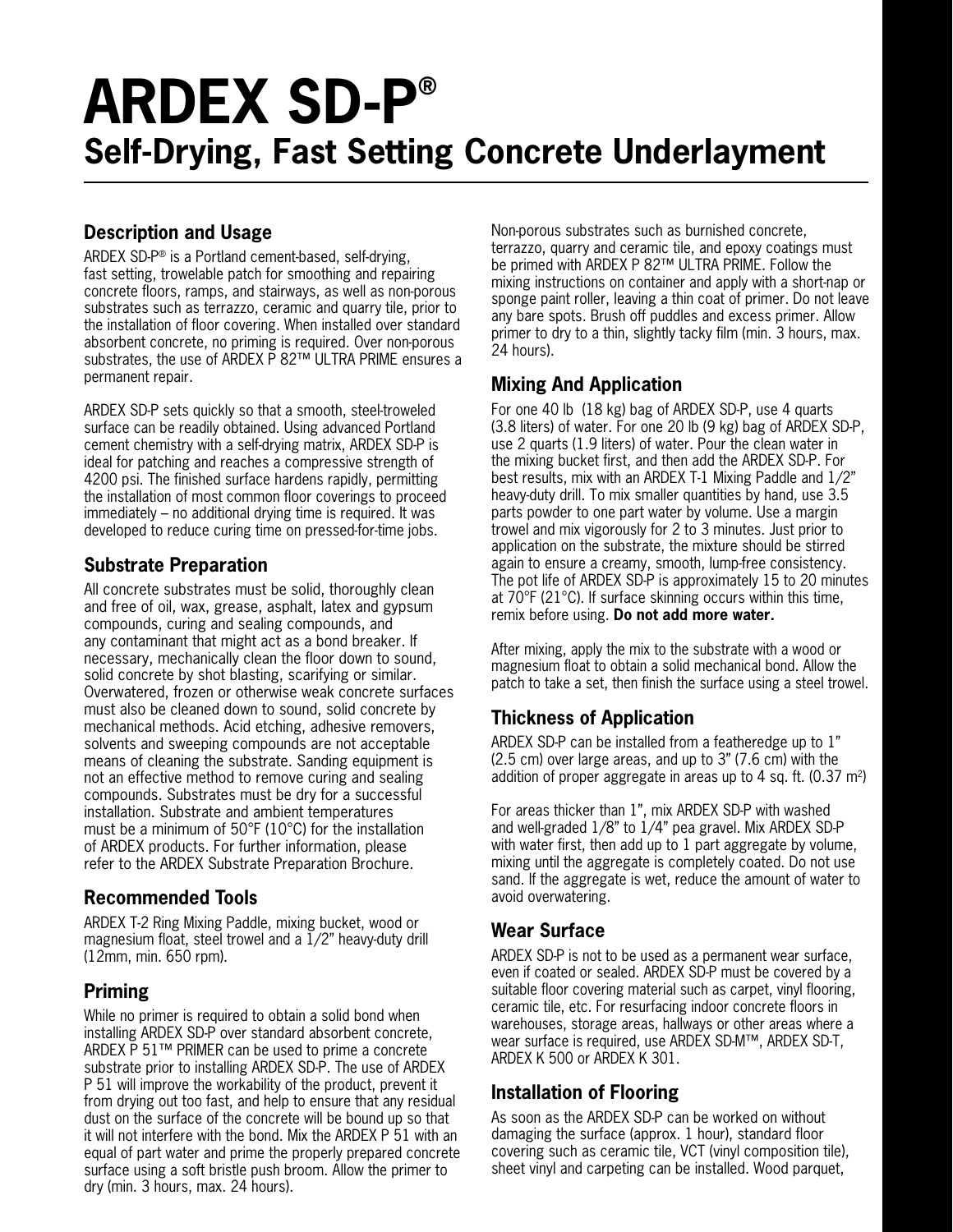athletic flooring and flooring requiring special adhesives that are sensitive to the presence of moisture (such as epoxies or urethanes) can be installed after 16 hours. All flooring adhesives that are compatible with concrete are compatible with ARDEX SD-P.

Because many different types of adhesives are used to install floor covering, their absorbency into cementitious substrates can vary significantly. If it is found that the adhesive being used is drying more quickly over the ARDEX SD-P than over adjacent concrete, we recommend that the surface of the underlayment be primed with ARDEX P 51 PRIMER diluted 1:3 with water. Allow the primer to dry thoroughly for 1 to 3 hours, and proceed with the installation of the adhesive. The use of the primer will even out the open time of the adhesive without affecting the bond or the long-term performance.

#### **Notes**

This product is intended for interior use over dry substrates only. Do not use in areas of constant water exposure, or in areas exposed to permanent or intermittent substrate moisture, as this may jeopardize the performance of the underlayment and the floor covering. This product is not a vapor barrier and will allow free passage of moisture. Follow the directives of the floor covering manufacturer regarding the maximum allowable substrate moisture content, and test the substrate prior to installing ARDEX SD-P. Where substrate moisture exceeds the maximum allowed, ARDEX recommends the use of the ARDEX Moisture Control Systems, for further information, please refer to the ARDEX Technical Brochure.

Always install an adequate number of properly located test areas, including the finish flooring, to determine the suitability of the products for the intended use. As floor coverings vary, always contact and rely upon the floor covering manufacturer for specific directives such as maximum allowable moisture content, adhesive selection and intended end use of the product.

Low substrate temperatures and/or high ambient humidity require longer drying times for ARDEX primers. Do not install ARDEX SD-P before the primer has dried thoroughly.

Never mix with cement or additives other than ARDEX approved products. Observe the basic rules of concrete work. Do not install below 50°F (10°C) surface and ambient temperatures. Install quickly if the substrate is warm, and follow warm weather instructions available from the ARDEX Technical Service Department.

To preserve its freshness, ARDEX SD-P powder must be protected from air while not in use. Protect unused material by removing the air from the bag and sealing tightly. Open and reseal as necessary.

### **Precautions**

ARDEX SD-P contains Portland cement and sand aggregate. Avoid eye and skin contact. Mix in a well-ventilated area and avoid breathing powder or dust. KEEP OUT OF REACH OF CHILDREN. Carefully read and follow all cautions and warnings on the product label. For complete safety information, please refer to the Material Safety Data Sheet or visit our website at www.ardex.com.

## **Technical Data According to ARDEX Quality Standards**

All data based on a mixing ratio of 3.5 parts powder to 1 part water by volume at 70°F (21°C)

| <b>Mixing Ratio:</b> | 4 quarts (3.8 L) of water per<br>one 40 lb. (18 kg) bag<br>2 quarts (1.9 L) of water per<br>20 lb (9 kg) bag<br>For smaller batches, use 3.5<br>parts powder to 1 part water                                                                                                  |
|----------------------|-------------------------------------------------------------------------------------------------------------------------------------------------------------------------------------------------------------------------------------------------------------------------------|
| Coverage:            | 50 sq. ft. $(4.6 \text{ m}^2)$ per<br>40 lb. bag at 1/8" (3 mm)<br>25 sq. ft. $(2.3 \text{ m}^2)$ per<br>40 lb. bag at 1/4" (6 mm)<br>25 sq. ft. (2.3 m <sup>2</sup> ) per<br>20 lb. bag at 1/8" (3 mm)<br>12.5 sq. ft. $(1.16 \text{ m}^2)$ per<br>20 lb. bag at 1/4" (6 mm) |

**Initial Set (ASTM C191):** Approx. 15 minutes

**Final Set (ASTM C191):** Approx. 60 minutes

| <b>Compressive Strength:</b><br><b>ASTM C109/mod-</b><br>Air cure only | 4200 psi (295 kg/cm <sup>2</sup> ) at 28 days                                                                                       |
|------------------------------------------------------------------------|-------------------------------------------------------------------------------------------------------------------------------------|
| <b>Flexural Strength:</b><br>(ASTM C348)                               | 1000 psi (70 kg/cm <sup>2</sup> ) at 28 days                                                                                        |
| <b>Install Floor Covering:</b> 60 minutes                              |                                                                                                                                     |
| VOC:                                                                   | 0 g/L, calculated SCAQMD 1168                                                                                                       |
| Packaging:                                                             | 40 lb (18 kg) net weight bags<br>20 lb (9 kg) net weight bags                                                                       |
| Storage:                                                               | Store in a cool dry area. Do not<br>expose bags to sun. Protect<br>unused material by removing air<br>from bag and sealing tightly. |
| <b>Shelf Life:</b>                                                     | Nine months if unopened                                                                                                             |
| <b>Warranty:</b>                                                       | <b>ARDEX Engineered Cements</b><br><b>Standard Limited Warranty</b>                                                                 |